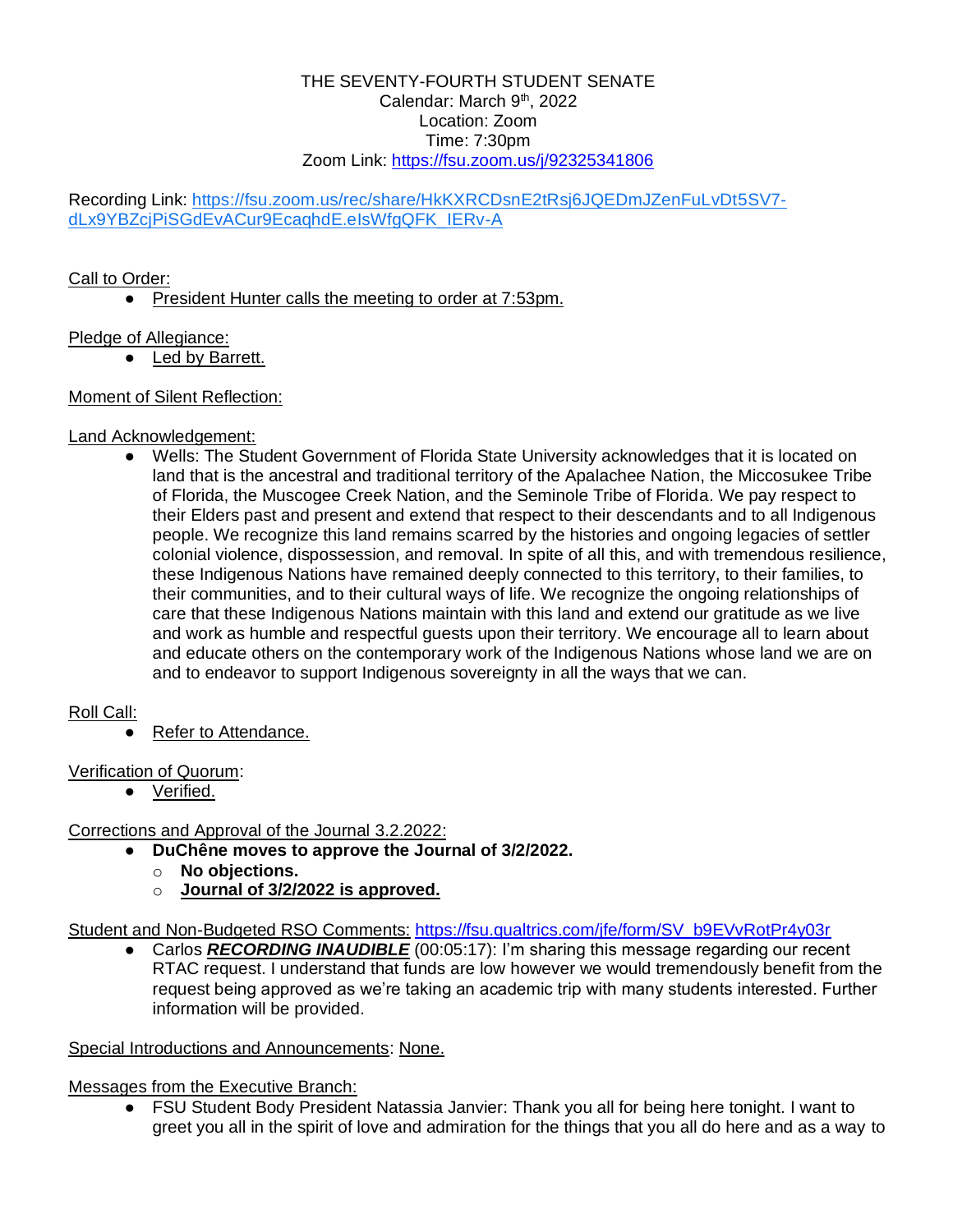communicate formal language for my veto. I know there was an ample amount of time for you all to get briefed on my opinions, so I just wanted to formally address you all while continuing to extend my gratitude and thanks for the work that you all do, while talking about opportunities for you in the future – particularly leadership. First I will address Bill 3 which I vetoed, my opinion piece was as follows: I talked about the harsh consequences that it would put on RSO's and how it would dis-incentivize RSO's from engaging with Student Government, particularly with our financial processes – which is something we already know to be very strenuous. I view it important for leaders and those educated on the financial processes to incentivize RSO's to engage with us and diminish a barrier. Lastly I pointed out consequences it could lead if there were a two-year provision on organizations, for example new leadership having to take on the burdens of the consequences of not being able to get SGA funs because of former leadership. I think it's important for us to utilize the growing territory we have within the Student Government Association to teach people how to use resources and best maximize their potential with resources = I think there's an ample amount of processes that currently exist that allow us to do this and I would love for us to think through what those formal processes can be given our current system. I vetoed the Bill and wanted you to all know that the work you do is not in vain but in this regard I have to watch out for the provisions of indirect consequences that can happen to the student body and RSO's who deserve the same access to funding and the processes we have privy to us as Student Government leaders. Besides that, I want to encourage you all (especially as some of us come to the end of our terms) that although there are a few Senates left, there is still an ample amount of time to connect with communities and the Executive Branch – I appreciate the engagement on any project that you have and in any way that I can help. I appreciate you all and President Hunter for your leadership within the Senate as well. Thank you all.

Messages from Agency and Bureau Directors, SGA Organizations Officers and Employees:

- Jewish Student Union (JSU) Director Gabay: Statute revisions are happening soon so please look at them. If there are any amendments you would like to see please let DuChêne or I know in advance so we can talk about it.
- OGA Director Rawan Abhari: The Florida Legislature has concluded its budget hearings today regarding their budget conferences where they essentially hash out the different numbers between each other. It was accepted in the Senate Chambers to allocate \$5.4 million to be put into open education resources – there will be a repository in the state of Florida that basically opens the door for grants for professors to put in their resources and textbooks so that you do not have to pay for them again. This is an effort we are excited to have achieved which started in 2016 so I would be remised not to thank the previous leadership before me. OGA is back on track, getting things done, and creating relationships with the different legislators at various levels – we just wrapped up our meeting in DC this week and were very lucky to hear that there was a grand reception at the federal level to the expansion of *RECORDING INAUDIBLE*  (00:11:11), a very bipartisan issue. My administration will keep pushing that, and we will ask the next one to do so, but I just wanted to share that exciting news with all of you. Session officially ends on Friday and we have a lot of information to send your way and post on social media as to what happened in this Session, as we know there were a plethora of things that affected us. I want to thank my team and the lobbyists to helped us, and just wanted to share that with you all. If you have any questions let me know. Thank you so much.

Messages from the Executive Cabinet: None.

Messages from the Class Councils: None.

Messages from the Congress of Graduate Students: None.

Messages from the Judicial Branch: None.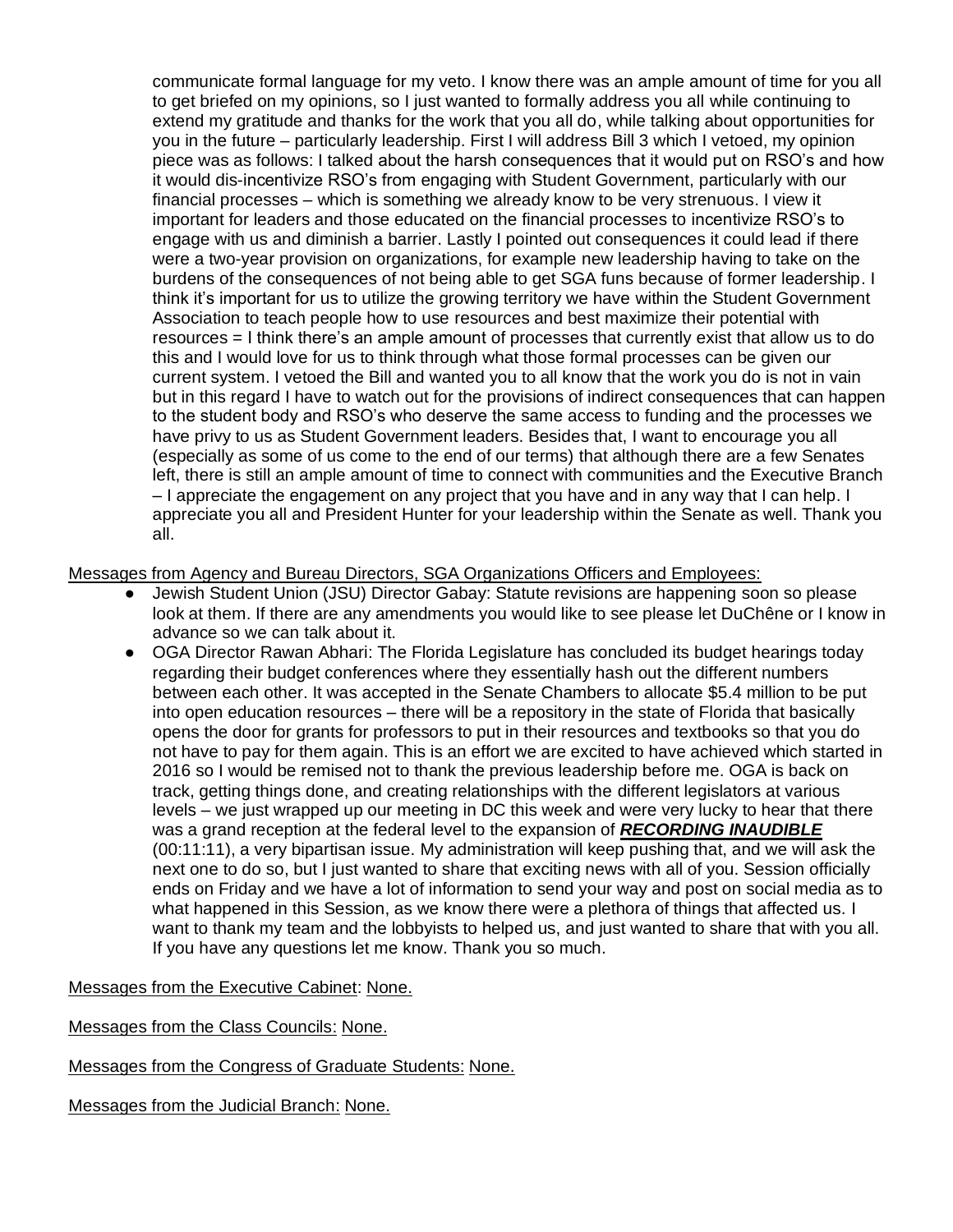# Messages from the Union Board and Student Engagement Ambassadors: None.

# Messages from the Campus Recreation Board: None.

Report of the SGA Accounting Office: Remaining Balances: Senate Projects \$5020.22, PAC \$8,375.00, RTAC \$6,327.00, and ORG Fund \$3,000

## Report of Senate Liaisons: None.

# Report of Committees:

- Judiciary
	- $\circ$  Met last night (3/8) at 6:00pm. We had three impeachment hearings but tabled two of them and heard one for Senator Edouard which was not forwarded. Bills 14, 15, 17, and 21 passed while Bills 18 and 19 failed.
- Internal Affairs
	- o Met Monday (3/7) and approved candidate Marlon Derilus for the position of Freshman Leadership Institute (FLI) Director - he is not on the Floor tonight. We finished Bureau Review Deliberations. We also discussed proposed changes to the official SGA application.
- Budget
	- o Met today (3/9) at 5:00pm. We tabled Bill 20 and passed Bill 22.
- Finance
	- o Met yesterday (3/8). We passed Resolutions 15 and 12.
- Student Life
	- $\circ$  Did not meet last week but will be meeting tomorrow (3/10) and electing a new Vice Chair.
- Rules & Calendar
	- o Met tonight (3/9) at 5:30pm. We forwarded a candidate for Business Seat 6, tabled Resolution 9, Resolution 18 was withdrawn, Bills 15 and 21 passed, we tabled the suspension hearing for Garner, forwarded Senators Fox, Reeves, Noel, and Kaminsky for impeachment and unsuspended Senator Williams granted them three more absences.

# Senate Confirmations:

Marlon Derilus – Freshman Leadership Institute, Director (1 applicant) Not present.

Jake DeChick –  $74<sup>th</sup>$  Student Senate Business Seat 6 (1 Applicant)

- Opening Statement:
	- $\circ$  I want to keep this brief and thank everyone in SGA who has gotten me through this process. If you have any other questions, please reach out - I spoke a lot during my initial confirmation and a couple weeks ago too if you checked the minutes. I just want to get this through process and create relationships with my fellow Senators, Student Government, and non-senators that push bright and talented young students to participate more in SGA.
- Technical Non-Debatable Questions:
	- o No speakers.
- General Questioning:
	- o So speakers.
	- o **Gonzalez moves to call the question, Rivers seconds.**
		- **No objections.**
		- **The question is called.**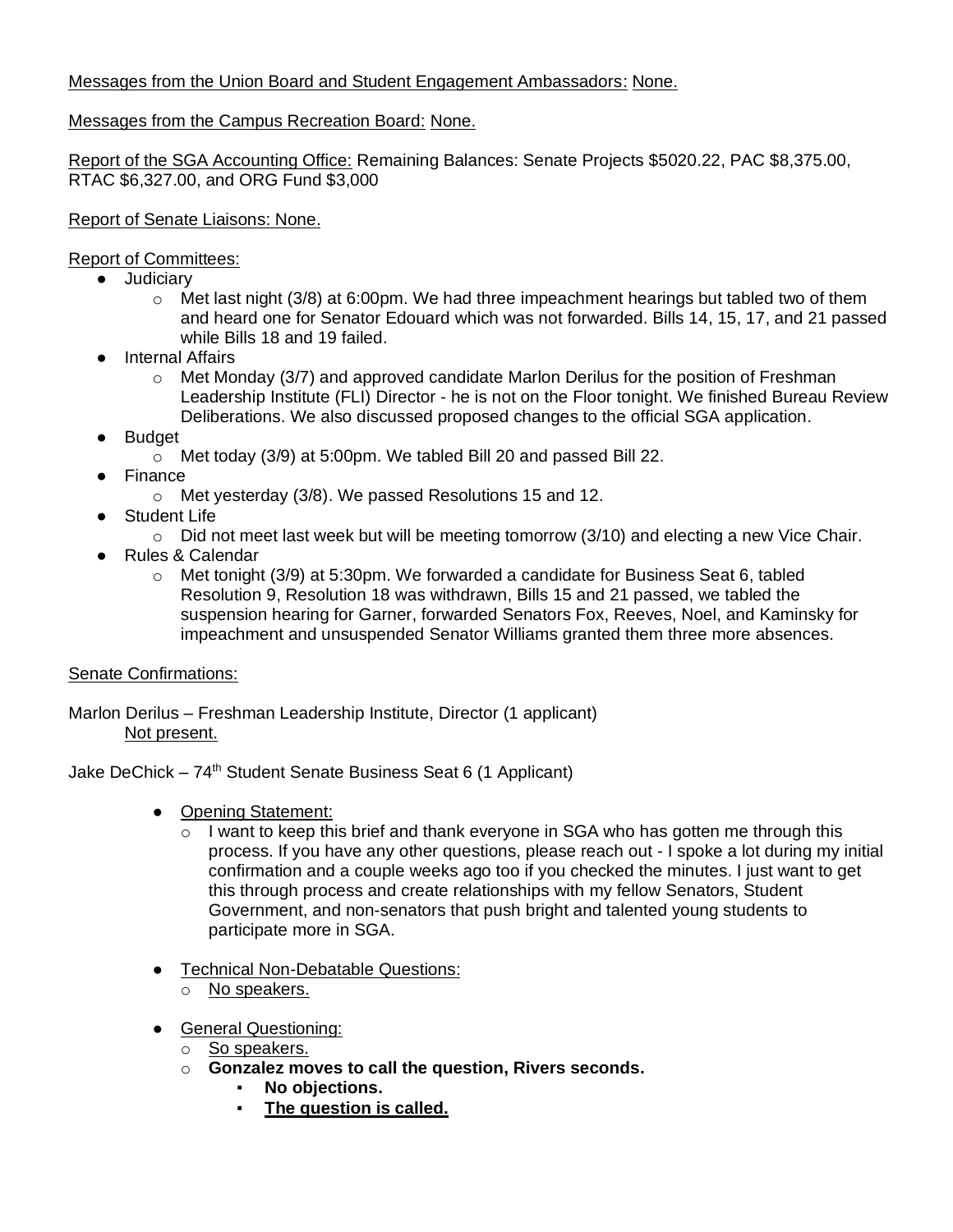- Closing Statement. o Thank you for attending. I yield my time.
- **Voting Results for Jake DeChick – 74th Student Senate Business Seat 6:**
	- o **22 yes, 2 no, 0 abstentions.**
	- o **Candidate passes.**
- *Pro-Tempore Nemeth administers the Oath of Office.*

# Consent Calendar:<br>CR15

Sponsored by Senator Rider (P)

To fund Themed Entertainment Association at FSU, Minority Association of Pre-Medical Students, and American Hellenic Educational Progressive Association **Scholars** 

- Point of Informationnt of Information: Gonzalez to the Sponsor: It is my understanding that the amount for Themed Entertainment Association was cut to \$1,000. It was my understanding that the representatives said they couldn't do anything with that money, so can you clarify?
	- $\circ$  We gave them the new funding but didn't get to discuss anything with the RSO's as they didn't come into Finance, as we had to amend it and allocated too much funding in RTAC as it hasn't been reflected in the Budget online yet. We understand that this is an unfortunate situation, but this is the best way to see fit. They have not expressed that to me.
- **Duchene moves to approve Consent Resolution 15, Little seconds.**
	- o **Myers objects among three other individuals.**
	- o **Now in debate on Consent Resolution 15.**
- *Senate moves into debate on Consent Resolution 15 as a whole.*
	- Opening Statement:
		- $\circ$  Rider: It's difficult in this situation as the budget online says \$6,327 where a few weeks ago we allocated funding to an RSO where they had never informed me that they would be taking the money out this late. My committee approved of amending everything down to \$1,000 for every single line item as we saw this to be the only way to keep this fair for each RSO with the new knowledge in such a short amount of time. We saw this as the most fair option. We also shared with RSO's how we may help them fundraise to make up the difference.
	- **Technical Non-Debatable Questions:** 
		- o Hockett: In the Calendar for tonight for the Accounting Office it says \$6,327 for RTAC, is that correct? If not what's the actual number?
			- It should be \$3,827. Two weeks ago we allocated funding to the National Council of Negro Women and they haven't removed the funding from the Accounting Office.
	- First Round of Pro:
		- o Point of Informationnt of Information: Gonzalez to the Chair of Finance: Since the minutes aren't updated I can't entirely check, but it was my understanding that the representatives for the Themed Entertainment Association said that they are unable to proceed with this trip with the \$1,000 of funding. If that's not correct can you clarify?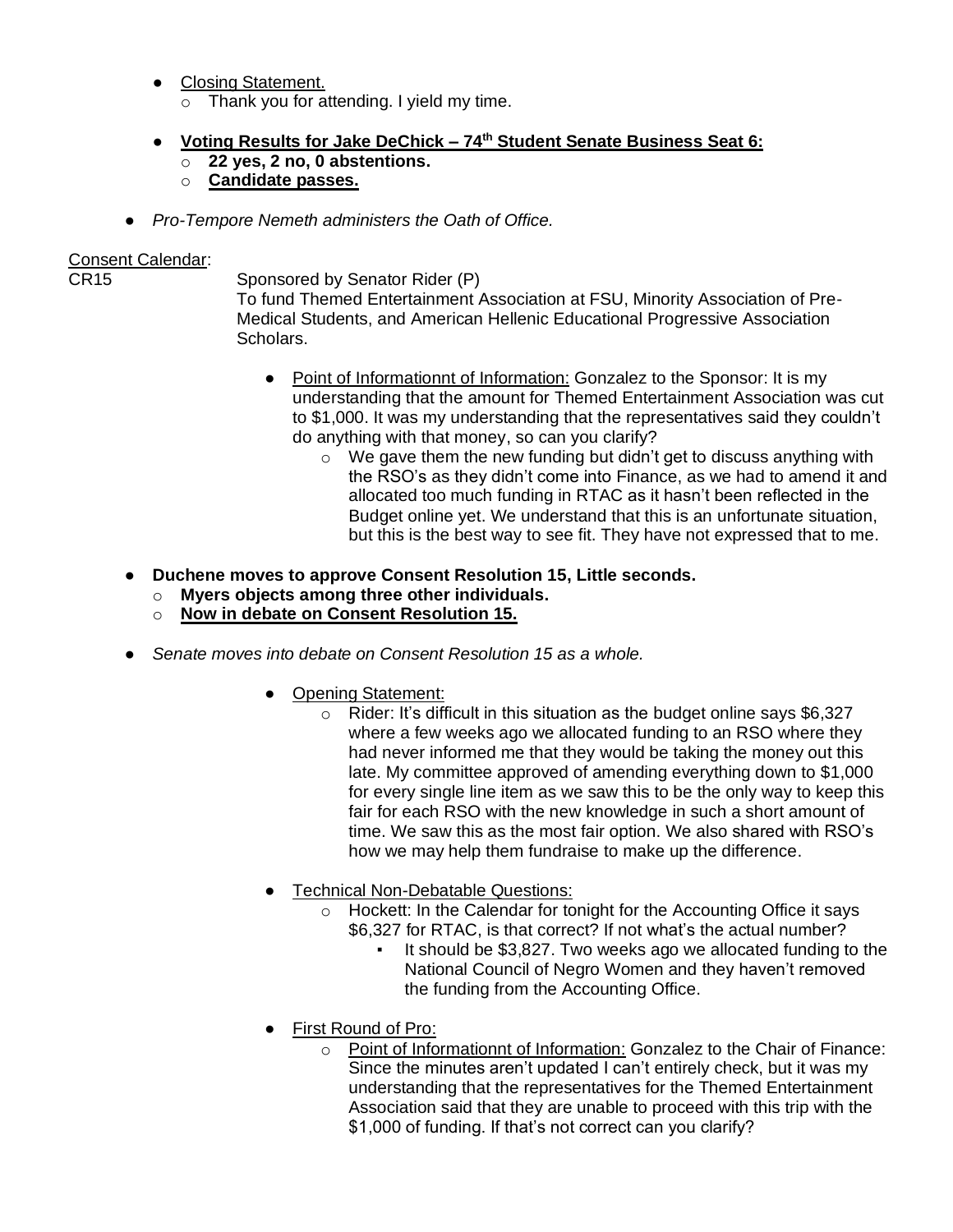- I'm not sure what it says in the minutes but they did say to please vote yes on this line item.
- o Point of Information: Gonzalez to the Sponsor: Were these amounts amended in RTAC or Finance?
	- Finance.
- o Point of Information: Gonzalez to the Sponsor: Is there a reason you gave them equally \$1,000 and made the amounts exactly the same rather than as a proportion?
	- This is what the Committee saw best fit with such little time. If you look in the RTAC minutes we have the line-items sectioned out as we try to fully fund for lodging at first but moved down to \$1,000 as saw this as the most fair for each RSO - as they were all under the impression that they would be getting more funding for lodging. My Committee saw it most fair to be all cut down to \$1,000. There's not enough money to be allocated any better is what we've determined.
- $\circ$  Bowling: Even though this is not the exact amount of money they are looking for, I think it would be beneficial to have this money for lodging. Although this may not be the most helpful for the Themed Entertainment Association, they would still benefit from this money. I strongly encourage the Senate to vote yes.
- o Rivers: Obviously it seems they would not have enough money without full funding, but I saw in the chat that they could fundraise as the trip is in a month and a few days. I feel they can make up the \$119 difference in that time.
- o Point of Information: Little to the Sponsor: Do you think it makes sense to fund two organizations the same amount of money even though one has double the amount of travelers?
	- **•** That is something we have thought about as we looked at the ratio travelers and compared this to how much they were paying out of pocket in addition to looking at line items for each of them that we striked out. As we already striked out so much, rather than funding one RSO, we didn't only want to leave one funded. Found this to be the most fair.
- o Point of Information: Bowling to the Sponsor: When the RSO from a few weeks ago takes money out, what will be the amount in RTAC? ▪ \$3,287.
- o Point of Information: Gonzalez to the Sponsor: You're saying that you still have \$3,287 so are you trying to save the \$287 or why wasn't the budget maxed out on this Consent Resolution?
	- The Committee brought that up, however as we do have more than 30 FSU business days left (and due to my support for RSO's) we decided that in the off-chance of more RSO's that approach RTAC, we should leave a little bit to at least hear other requests. We still want to try to connect RSO's with fundraising and we saw it better to leave a little bit of the budget left.
- o Point of Information: Gonzalez to the Sponsor: During this spring semester, has RTAC ever the funded an amount of \$200? ▪ No.
- o Hockett: When I sat in on the Finance meeting I spoke to the President of the Themed Entertainment Association which talked about this being a great networking opportunity. This seemed like an inaugural event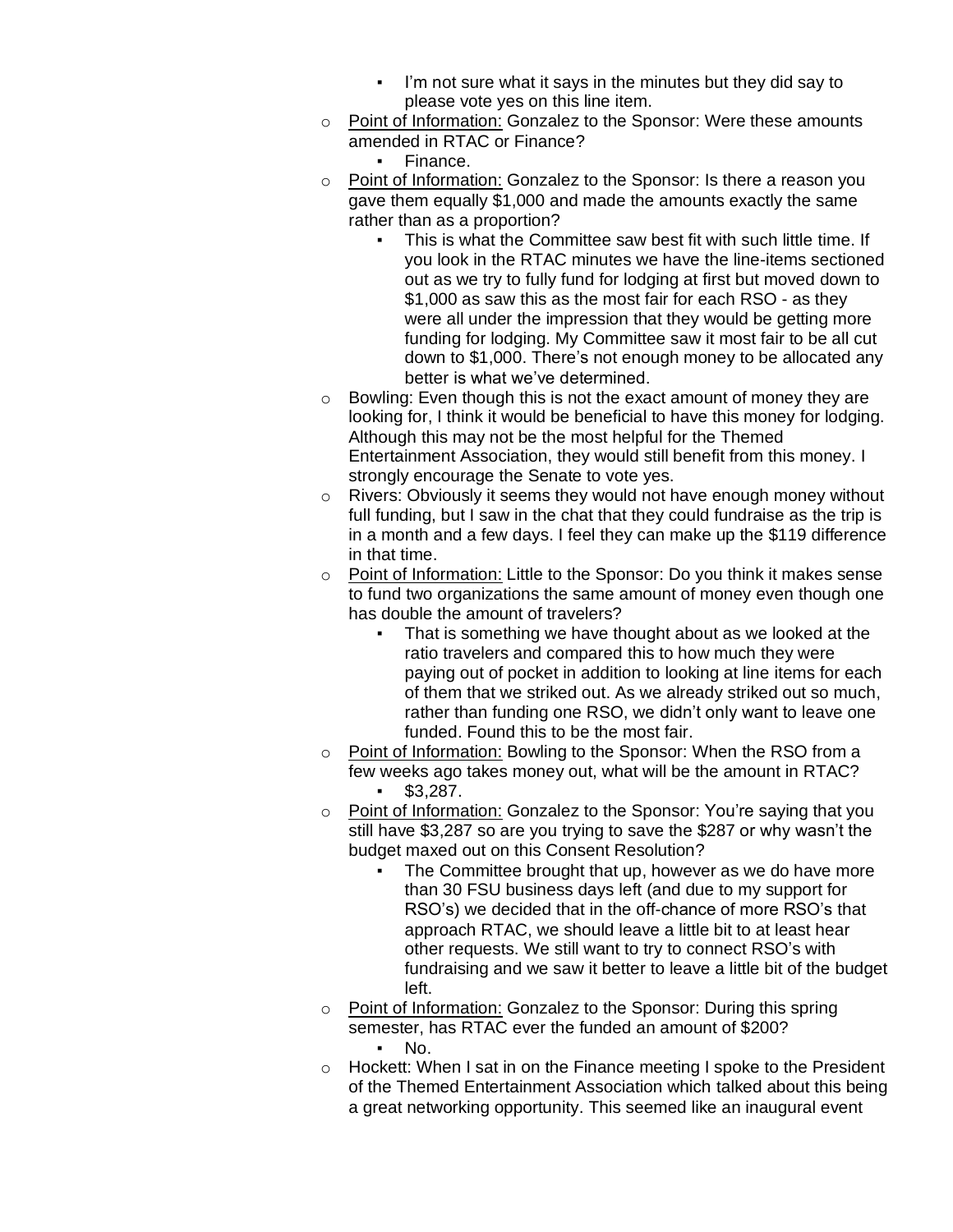and a big step especially as it had a finite application process. I think this would be a great opportunity for this RSO.

- First Round of Con:
	- o Point of Information: Gonzalez to the Sponsor: Is it correct that the Themed Entertainment Association requested the most out of the three organizations in lodging?
		- Yes.
	- o Point of Information: Gonzalez to the Sponsor: Why was the Themed Entertainment Association funded the least in RTAC?
		- This cut was because the of the type of event they were having; they also had done the least amount of fundraising out of all of the other organizations and currently have a PAC request. There date is also the  $13<sup>th</sup>$ , showing us that they had enough time to fundraise – especially with our assistance.
	- o No speakers.
	- o **Gonzalez moves to call the question, Suarez seconds.**
		- No objections.
		- **The question is called.**
- Closing Statement:
	- $\circ$  Rider: I know this is kind of crazy I am just trying to get all of my numbers right. I am doing the best I can to help represent these RSO's, but my Committee and I were trying to figure out the best way we can and saw this option to be the most fair. We are lucky that they have Spring Break and some extra days to do some more fundraising. We didn't know what to do with the RSO from two weeks ago. Again, we found this to be the most fair while also giving them the opportunity to fundraise more.
- **Voting Results:**
	- o **25 yes, 0 no, 0 abstentions.**
	- o **Consent Resolution 15 passes as a whole.**
- *Senate moves into Bills First Reading.*
- *Senate moves back into the Consent Calendar.*
	- o **Diaz moves to place Consent Resolution 16 on the Consent Calendar, Bowling seconds.**
		- **No objections.**
		- **Consent Resolution 16 is placed on the Consent Calendar.**
	- o **Bowling moves to enter Finance as a Whole, Suarez seconds.**
		- **No objections.**
		- **Senate moves into Finance as a Whole.**
- *Senate moves into Finance as a Whole.*
- **CR16 Sponsored by Senator Roy:**
	- Opening Statement:
		- $\circ$  PAC met yesterday (3/8) at 7pm. We heard 6 organizations and funded 5 of them. The Puerto Rican Student Association requested 150 t-shirts. Student Art Studio for Healing wanted to host an event on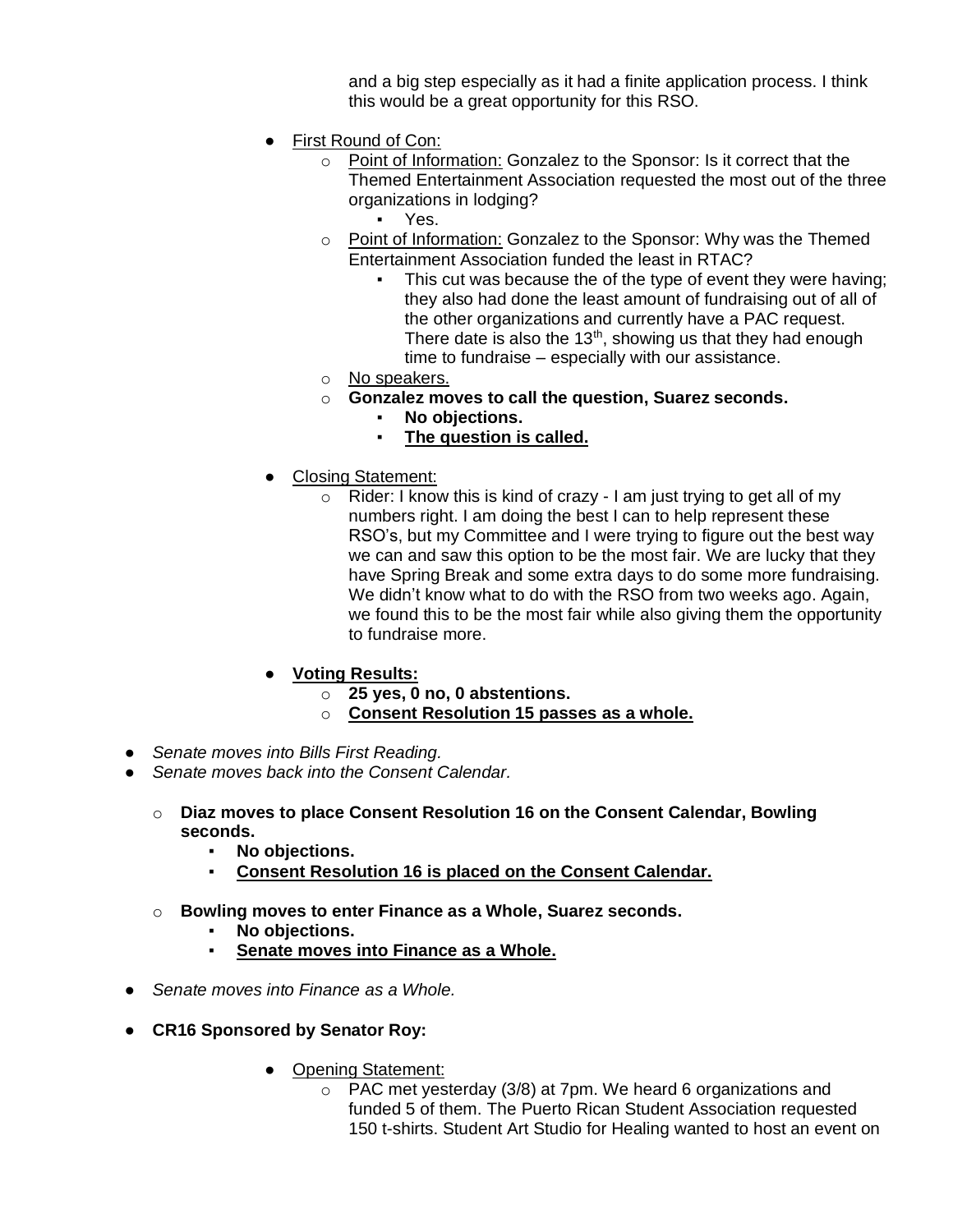April 1<sup>st</sup> at a gift shop at Railroad Square. They are going to have a lot of free stuff outside – to gather people and learn more about the community – but specifically want some funding as they plan on doing two different art projects. The Political Discourse Club is requesting funding for pizza for their GBM's as they have been advertising themselves quite a bit. The Themed Entertainment Association is requesting 75 t-shirts and Relay for Life (who's events achieve around 800 in attendance) requested a lot of money, which we partially funded for \$3,717 for sound equipment, etc.

- Technical Non-Debatable Questions:
	- o Gonzalez: How many t-shirts are we funding for the Puerto Rican Student Association and the Themed Entertainment Association?
		- 150 for the Puerto Rican Student Association and 75 for the Themed Entertainment Association.
	- o Gonzalez: Where can I find the minutes to this PAC meeting?
		- The meeting just happened last night (3/8) and our Vice Chair was not there so we haven't gotten minutes out, only the recording.
- First Round of Pro:
	- o Point of Information: Little to the Sponsor: How many people will be able to attend the events hosted by the Student Art Studio for Healing?
		- They expect around 100 people but 60 will be able to attend using PAC funds for the art projects.
	- $\circ$  Point of Information: Gonzalez to the Sponsor: Do you know how much is left in PAC?
		- \$8,250 including everything since the last Consent Resolution.
	- o DeChick: I think this is a great cause to fund and Chair Roy did a great job on being prepared and how this funding will benefit each of these groups.
	- o Point of Information: Hockett to the Sponsor: For the Student Art Studio for Healing, are crafts solo or more of a group activity?
		- They are expected to be more solo activities.
	- o Point of Information: Gonzalez to the Sponsor: Is the gift shop an authorized vendor with the University?
		- They are looking into it but I can double-check with them.
	- o Point of Information: Gonzalez to the Sponsor: How much will be left in the PAC account if we approve this?
		- Around \$1,400 more than \$1,000 but less than \$1,500.
	- o Point of Information: Gonzalez to the Sponsor: I'm guessing you cut all of them, and if you did then did these RSO's say that they can make up the difference?
		- We cut Relay for Life as they requested a lot of funding. We partially funded them for the equipment which is how we got that figure. For the Themed Entertainment Association, they were only funding for t-shirts so we funded them for the full amount (same with the Puerto Rican Student Organization and as they have over 120 members), we went with the lower number the Student Art Studio for Healing presented, and the Political Discourse Club requested several weeks and we chose the most feasible.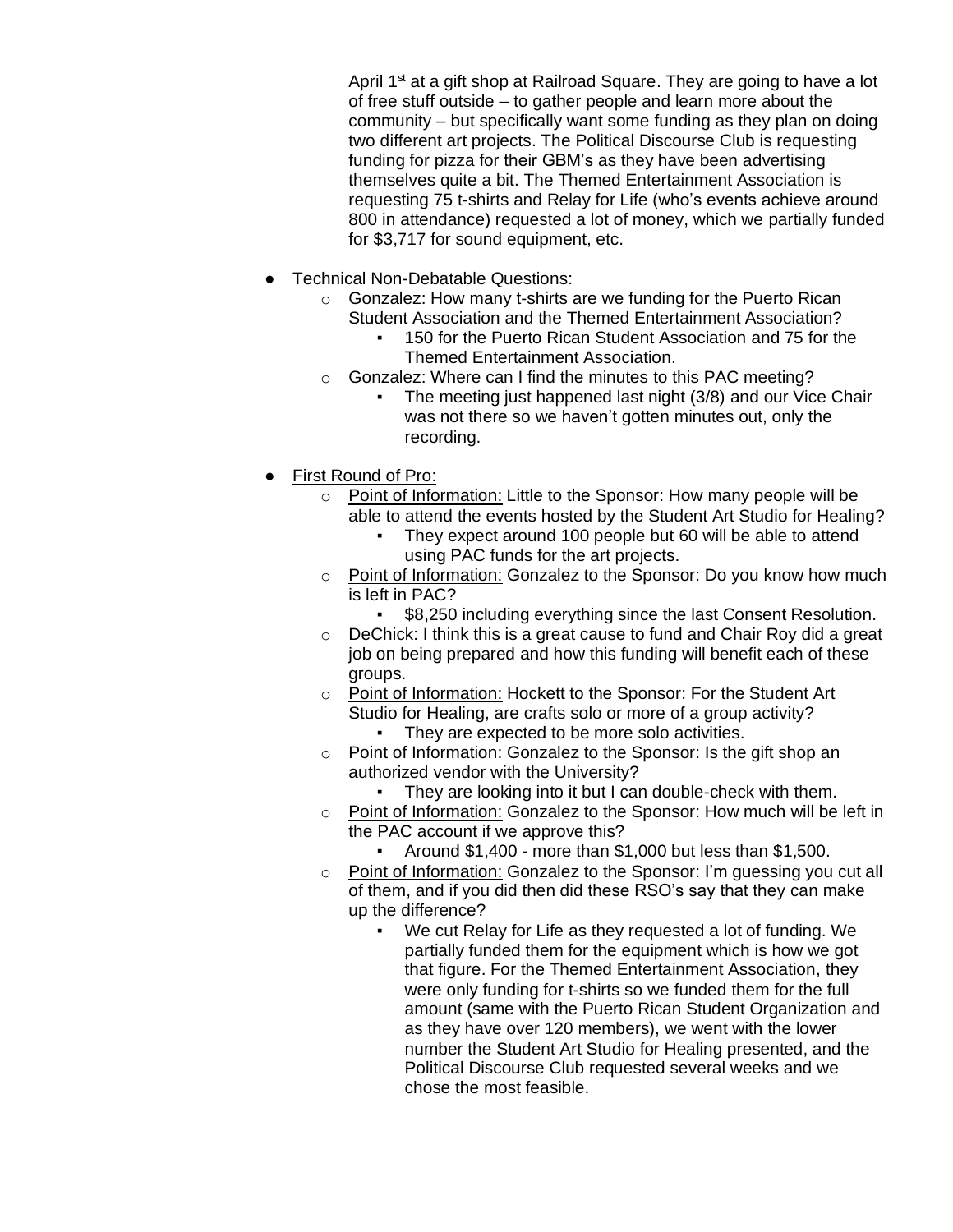- $\circ$  Point of Information: Wang to the Sponsor: For the Political Discourse Club, how many members do they have in their club and expect to come?
	- When they first made their request they had about thirty members, now I believe they have around forty-five members – they have been getting a lot more members as they just started this semester. The pizza will be used as an incentive to draw people in.
- o Point of Information: Gonzalez to the Sponsor: For the events for the Student Art Studio for Therapy and for Relay for Life's event, what are the expected attendances?
	- Relay for Life had about eight-hundred people at their last event and for the Student Art Studio they expect about sixty and at least forty more to be interested, so around one-hundred total.
- o Point of Information: Gonzalez to the Sponsor: What is the average attendance rate for the Student Art Studio for Healing's other art events?
	- They didn't have a number for other events, but they did have an average for attendance being 45around forty-five. They are also partnering with another group: MPAC.
- o Point of Information: Wang to the Sponsor: How many pizzas are the Political Discourse Club receiving?
	- About ten pizzas from Pizza Hut.
- o Point of Information: Gonzalez: When the Political Discourse Club submitted their request they had thirty members, and then you said they reported forty-five, and then you said they expect fifty?
	- They submitted their request four weeks ago. They have been to us once and requested t-shirts, paper and ink for fliers, and pizza/food to incentivize people. They did not come with food quotes so they had to come back. They also decided want to request t-shirts next semester so that they will have better estimates of what their membership will look like. Four weeks ago they had thirty members and now they are looking to get enough pizza to feed fifty people.
- o Point of Information: Wang to the Sponsor: For Relay for Life what all are we funding?
	- We are not funding for fields, rather will fund equipment costs. They went with American Audio and Visual as it was the cheapest they could find. The funding will cover numerous types of stage equipment.
- o Point of Clarification: B. Suarez to the Sponsor: For the amount of people in the Political Discourse Club, they are merging with another club across the aisle which is why their membership is so off.
- o Point of Information: Wang to the Sponsor: Did any of Relay for Life's fundraising efforts go to contractual service?
	- We around  $\frac{3}{4}$  of it. They are funding the rest with it with their own money.
- o Point of Information: Gonzalez to the Sponsor: How much does Relay for Life cost in general as I know they fundraise a lot?
	- They initially requested \$8,000 which we brought down to this figure.
- o Gonzalez: There are no holes to poke in this Consent Resolution so great job Chair Roy.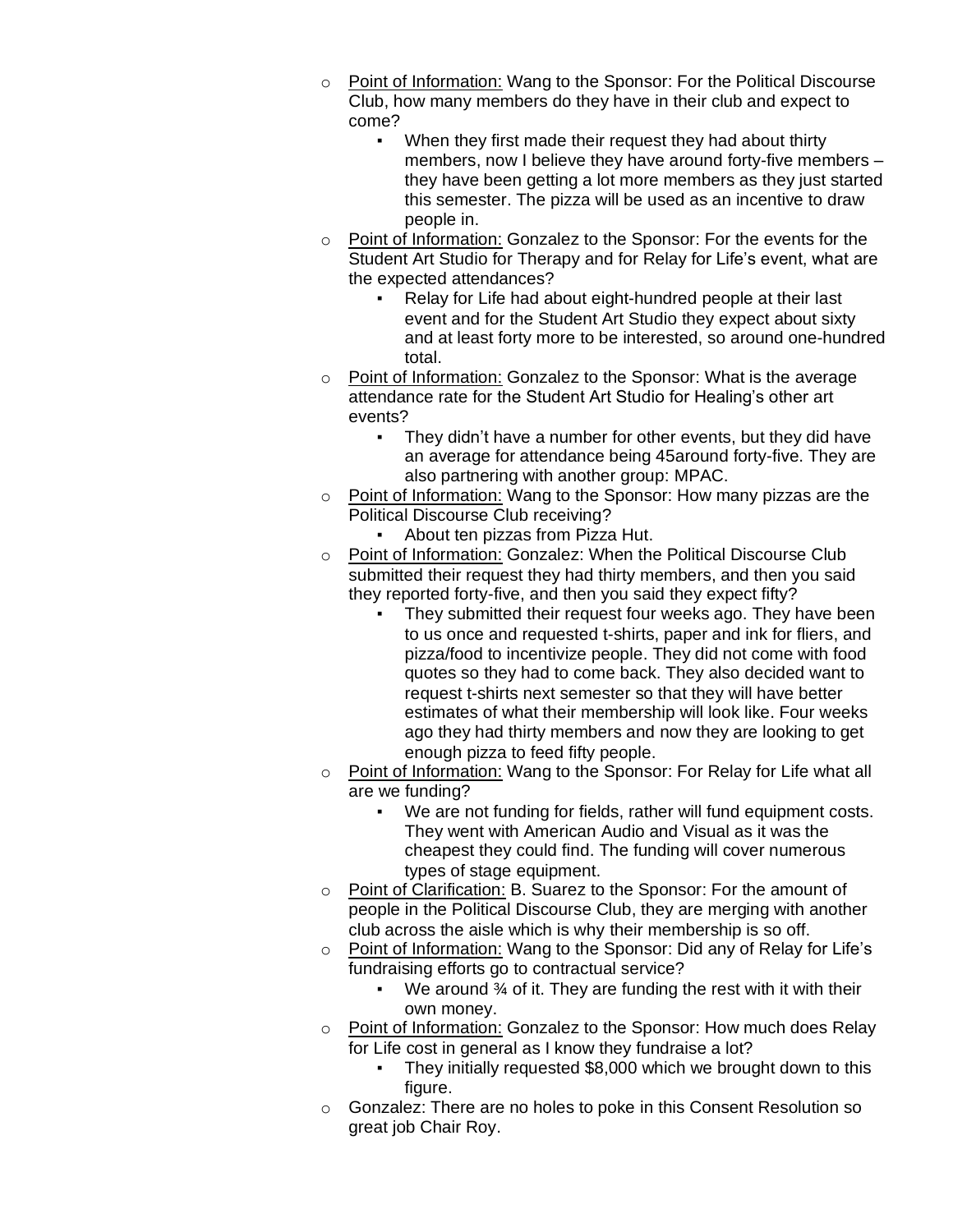- o Diaz: Having attended most of this meeting with PAC, Relay for Life noted that they cut costs wherever possible. They chose this particular contractual service vendor as they provided the cheapest option with a 25% discount. The American Cancer Society (ACS) and Relay for Life recognized their ability to pull funds from other donations as well.
- First Round of Con:
	- o No speakers.
		- o **B. Suarez moves to call the question, Gonzalez seconds.**
			- No objections.
				- **The question is called.**
- Closing Statement:
	- o "Quit while you're ahead."
- **Voting Results:**
	- o **21 yes, 1 no, 1 abstention.**
	- o **Consent Resolution 16 passes as a whole.**
- o **Diaz moves to exit Finance as a Whole, Rivers seconds.**
	- No objections.
	- **Senate exits Finance as a Whole.**
- Senate moves out of Finance as a Whole and into Debate on Consent Resolution 16.
	- Opening Statement:
		- $\circ$  I am waiting to see if Accounting could do this in less time. We have at least one more day to check this. But, our SGA Advisor is saying it's better to address this now. We tried entreating and taking their request as best we could as we try to assist ay organization we can. I don't think that PAC can fund this so I ask that you vote no and apologize to this organization.
	- Technical Non-Debatable Questions:
		- o No speakers.
	- First Round of Pro:
		- o No speakers.
			- o **Gonzalez moves to zero-fund the Relay for Life line-item, Myers seconds.**
				- **No objections.**
				- The Relay for Life line-item is zero-funded.
	- o **Wang moves to approve Consent Resolution 16.**
		- No objections.
		- **Consent Resolution 16 is approved.**
	- o **Duchene moves to return to the Order of the Day, Wang seconds.**
		- No objections.
		- **Senate is back in the Order of the Day.**
- *Senate moves back into the Order of the Day and into Bills First Reading.*

Bills First Reading: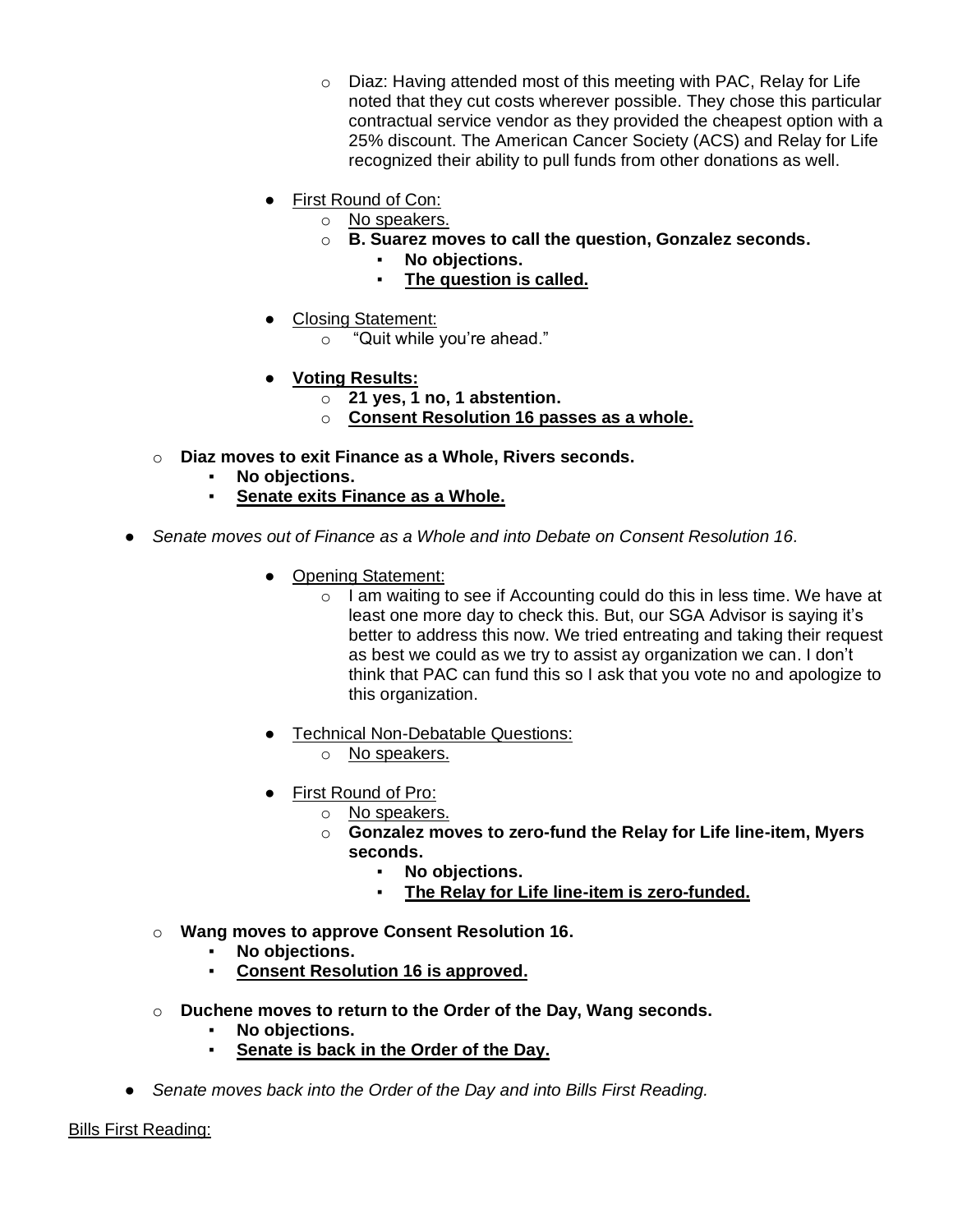| <b>Bill 12</b>                                        | Sponsored by Senator Gonzalez & Senator Wang (P)<br>Revising the statute regarding the amount of money that shall be funded to an<br>organization in the category of lodging. (Referred to Student Life, Finance, and<br>Judiciary. Passed in Student Life 2.17. Finance did not meet 2.22. Tabled in<br>Finance 2.23. Amended and Passed in Finance 3.8.)    |
|-------------------------------------------------------|---------------------------------------------------------------------------------------------------------------------------------------------------------------------------------------------------------------------------------------------------------------------------------------------------------------------------------------------------------------|
|                                                       | Diaz moves to unlock the Calendar and move back into the Consent<br>$\bullet$<br>Calendar, Rivers seconds.<br>No objection.<br>$\circ$                                                                                                                                                                                                                        |
| Senate moves back to the Consent Calendar.<br>$\circ$ |                                                                                                                                                                                                                                                                                                                                                               |
| Senate moves back into the Consent Calendar.          |                                                                                                                                                                                                                                                                                                                                                               |
| <b>Bill 16</b>                                        | Sponsored by Senator Rivers (P)<br>To transfer the power of Director of Homecoming Chief and Princess to Homecoming<br>Executive Council. Also, to give Homecoming the power of planning Homecoming<br>Chief and Princess Election. (Referred to Student Life and Judiciary. Amended<br>and Tabled in Student Life 2.24. Student Life did not meet 3.3.)      |
|                                                       | Point of Personal Privilege: Rivers: I would like to withdraw Bill 16.<br>$\bullet$<br>O Bill 16 is withdrawn.                                                                                                                                                                                                                                                |
| <b>Bill 18</b>                                        | Sponsored by Senator Murray & Senator Suarez (P)<br>To amend the Election Code to release candidates and political parties from legal<br>responsibility when the Supervisor of Elections approves campaign materials and<br>clothing that are later found to be in violation of the Election Code.<br>(Referred to Judiciary. Did Not Pass in Judiciary 3.8.) |
| <b>Bill 19</b>                                        | Sponsored by Senator Murray & Senator Suarez (P)<br>To amend the Election Code to narrow its scope of enforcement to only candidates,<br>political parties, and party members.<br>(Referred to Judiciary. Did Not Pass in Judiciary 3.8.)                                                                                                                     |
| <b>Bill 20</b>                                        | Sponsored by Senator Wang (P) Pfeuffer-Ferguson (Co)<br>Transferring \$2000.00 from the Asian American Student Union Expense Category to<br>their Contractual Category to bring guest speakers for Asian American Heritage<br>Month events. (Referred to Budget. Tabled in Budget 3.1. 3.9.)                                                                  |
| <b>Bill 24</b>                                        | Sponsored by Senator Suarez and Senator Wells (P) Murray (Co)<br>To allow first-year college students to represent the college of undergraduate studies<br>despite being enrolled in their University Division. (Referred to Student Life and<br>Judiciary. Student Life did not meet 3.3.)                                                                   |
| <b>Bill 25</b>                                        | Sponsored by Senator Rivers (P) Senators Wang & Gonzalez (Co)<br>To transfer the power of Director of Homecoming Chief and Princess to Homecoming<br>Executive Council. Also, to give Homecoming the power of planning Homecoming<br>Chief and Princess Election.                                                                                             |
| <b>Bill 26</b>                                        | Sponsored by Senator Rider (P)<br>To fund food costs for the end of the year banquet for The Office of Governmental<br>Affairs and Noles Engaged in Politics on April 11th in the Globe Auditorium.                                                                                                                                                           |
| Bill 27                                               | Sponsored by Senator Rider (P)                                                                                                                                                                                                                                                                                                                                |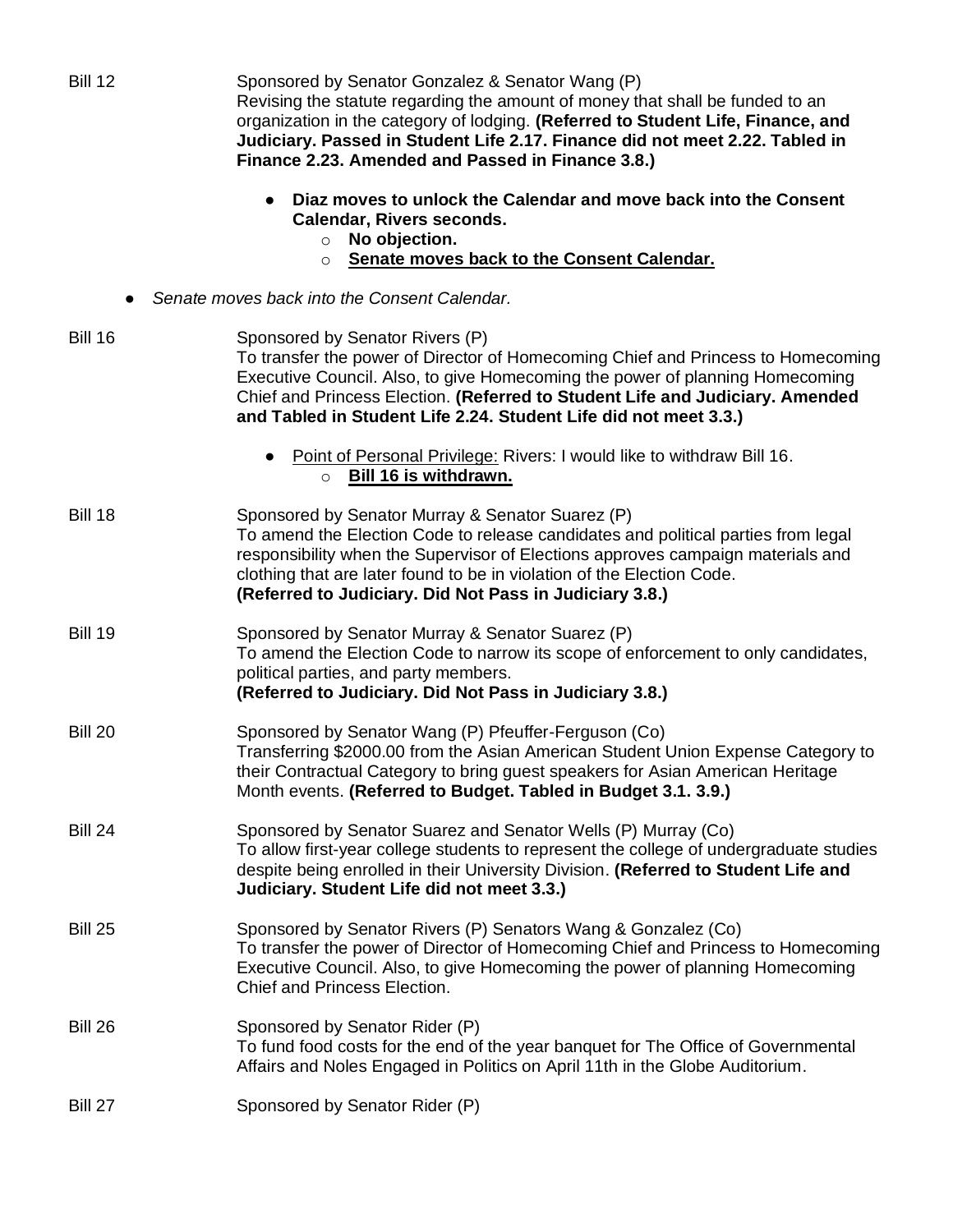To fund items such as notebooks and pens for the current and future Board and NEP classes.

Bill 28 Sponsored by Senator Gonzalez (P) To reallocate \$1,000 in the category of Expense to the category of Food for the Veterans Student Union for the purposes of subsidizing their monthly socials.

- **Gonzalez moves to place a Bill on First Reading, Roy seconds.**
	- o **No objections.**
	- o **Bill 30 is placed on First Reading.**
- **DuChêne moves to place a Bill on First Reading.**
	- o **Bill 29 is placed on First Reading.**
	- **Gonzalez moves to place Bill 30 on Second Reading, Wang seconds.**
		- o **No objections.**
		- o **Bill 30 is placed on Second Reading.**

### Bills Second Reading:

Bill 14 Sponsored by Senator Wang & Senator Gonzalez (P) Senator Bettley (Co) Creating a stipulation that only senators financially certified by the time the Budget is voted on may vote on the bill. **(Referred to Budget and Judiciary. Passed in Budget 3.1. Passed in Judiciary 3.8.)**

- Opening Statement:
	- o Wang: When I was Chairing Rules & Calendar last semester we had to table candidates coming into Senate being confirmed as Senators the day the Budget was being voted on as the Committee thought it would be fiscally responsible if they came in without being financially certified – they didn't want someone not financially certified voting on a Budget Bill.
- Technical Non-Debatable Questions:
	- o No speakers.
- First Round of Pro:
	- o Roy: This doesn't seem like it changes a lot as long and I believe it to be positive as long as it is checked a few days beforehand to ensure every Senator is financially certified; I support it.
	- o Hockett: It is the bare minimum requirement, and I was able to do it so anyone can. I think it's a good idea.
	- o Roy: With the financial certification, the results are immediate on Canvas so if we ever had a situation where a new Senator is coming up, that can be used if needed.
- First Round of Con:
	- o No speakers.
	- o **Murray moves to call the question, Barrett seconds.**
		- No objections.
		- **The question is called.**
- Closing Statement:
	- o I yield my time.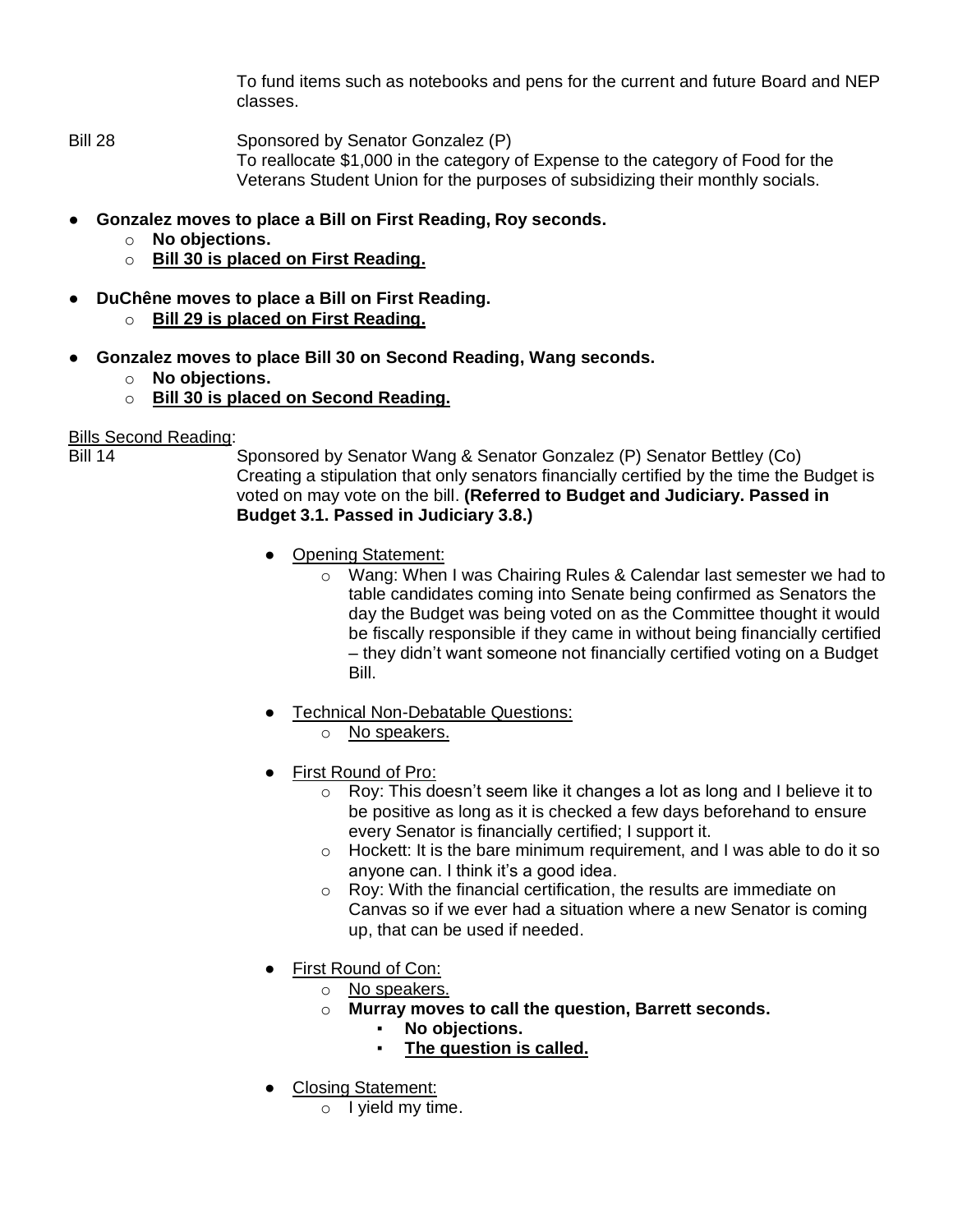- **Voting Results:**
	- o **21 yes, 1 no, 1 abstention.**
	- o **Bill 14 passes.**
- Bill 15 Sponsored by Senator DuChêne (P) Senators Barker, Beall, Bettley, Bowling, Diaz, Fronczak, Gonzalez, Lessard, Little, Myers, Nemeth, Pfeuffer-Ferguson, Rider, Rivers, Roy, Russell, Stewart, Soares, Suarez, Tsouroukdissian, Tucker, Wang, Weintraub (Co)

Increasing internal accountability by closing statutory loopholes surrounding how long Student Senators may remain suspended for not being financially certified. **(Referred to Judiciary and Rules & Calendar. Passed in Judiciary 3.8. Passed 3.9.)**

- Opening Statement:
	- $\circ$  This is simple but important as Rules & Calendar is tied up as if a Senator was never financially certified they are suspended but Rules & Calendar cannot refer them for impeachment. This clarifies that if you are suspended for not being financially certified you will still incur absences so that once you reach the absence threshold you can be referred to impeachment. This opens Seats that aren't being used.
- Technical Non-Debatable Questions:
	- o No speakers.
- First Round of Pro:
	- $\circ$  Roy: As someone who has been on Rules & Calendar this is a problem – it creates a system with a lack of involvement as we aren't able to get new people in Senate. I appreciate how the Sponsor brought this up and was able to get so many co-sponsors to achieve different perspectives.
	- o DeChick: Anytime the Senate can move to make itself more productive it should be taken advantage of.
- First Round of Con:
	- o No speakers.
	- o B**. Suarez moves to pass by unanimous consent.**
		- No objections.
		- **Bill 15 passes by unanimous consent.**

Bill 17 Sponsored by Senator Murray & Senator Suarez (P) Amending the Election Code to expand its enforcement period. **(Referred to Judiciary. Passed in Judiciary 3.8.)**

- Opening Statement:
	- $\circ$  B. Suarez: I found from siting in violation hearings that we should be enforcing a time period beyond three weeks before and after elections to be upholding the Code of Conduct. *RECORDING INAUDIBLE*  (01:30:05).
- Technical Non-Debatable Questions:
	- o No speakers.
- First Round of Pro:
	- o Point of Information: Roy to the Sponsor: Political parties exist as RSO's, would this change how political parties exist between RSO's?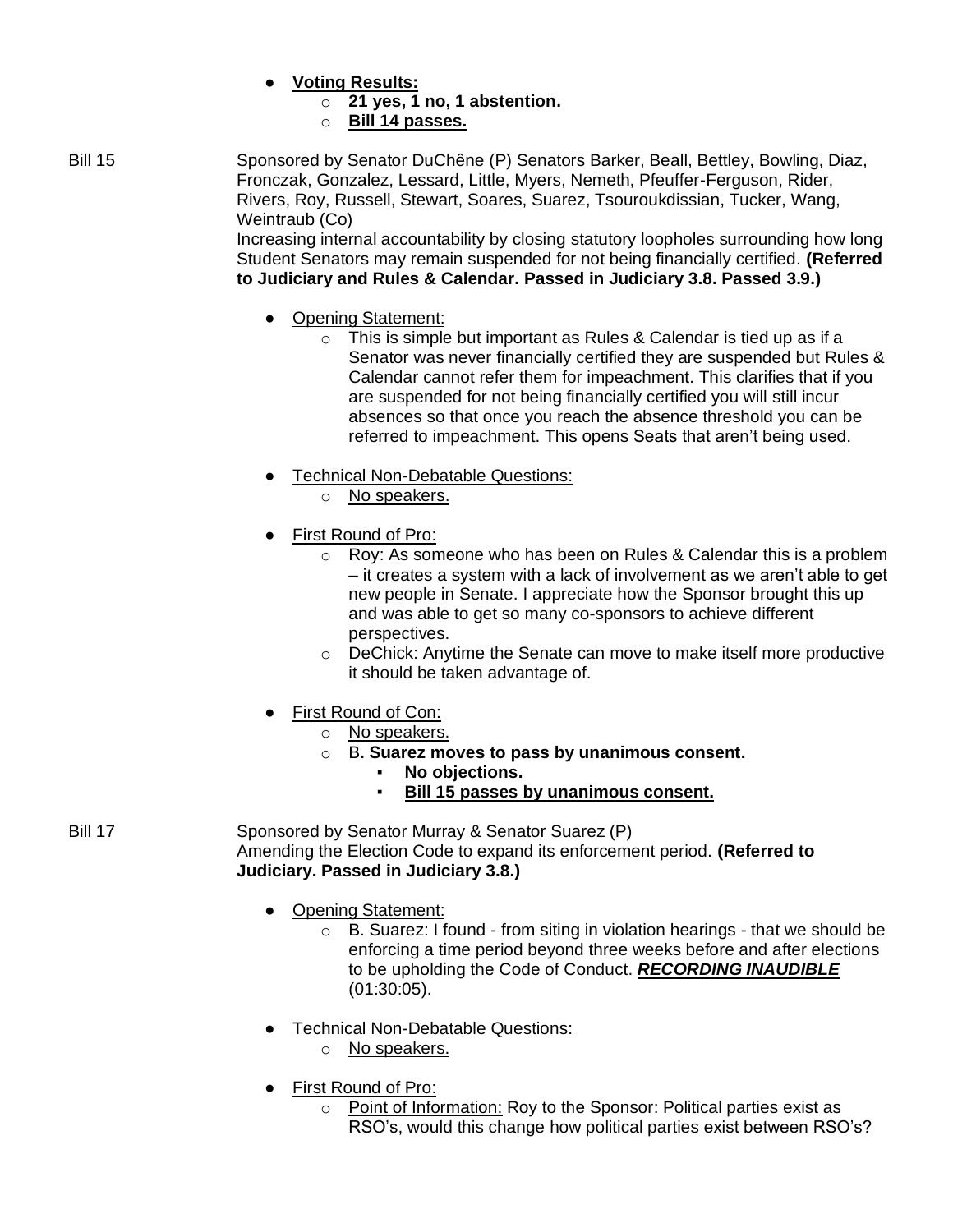- No as everyone is held to the Election Code standards. If they're in violation then they are till held accountable regardless if they are an RSO or party no matter what the time of the year it is.
- $\circ$  Point of Information: Roy to the Sponsor: If someone ran as a Senator in the fall election and two weeks later ended up doing something, would they still able to get an election violation?
	- Yes, they would still be held accountable for the election violation. We wanted to make sure everyone is held accountable throughout the entire school year.
- o Point of Information: Rivers to the Sponsor: They would be upheld to the Election Code however on Line E it says after 48 hours after polls closed. So does that mean after the fall election they cannot commit violations?
	- $\blacksquare$  No.
- o Point of Information: Stewart to the Sponsor: You are aiming to change this to be the entire school year correct?
	- Yes.
- o Point of Information: Stewart to the Sponsor: Why does it say immediately following the Spring election? Would you not rather it say until the end of the Spring semester?
	- It can be amended, but I think we are following the in-between time from after two weeks to the weird period between three weeks before the election. I would be friendly to an amendment.
- o Point of Information: Little to the Sponsor: Would you be friendly to striking the first clause of the sentence in 711.4 Part D? ▪ I would.
- o **Stewart moves to amend Chapter 700 Part B to say "…enforced in a time period beginning at the start of the Fall semester and ending with the completion of the Spring semester," Roy seconds.**
	- **Author finds it friendly.**
		- Amended to say "...enforced in a time period beginning at **the start of the Fall semester and ending with the completion of the Spring semester."**
- o Point of Information: Roy to the Sponsor: With these changes, this will affect both parties and individuals, right?
	- Yes.
- o Point of Information: Roy to the Sponsor: With somebody who runs with a party in the Fall, and then slowly disaffiliates with that party, and violates the Code what would happen?
	- Another Bill with that failed in Judiciary that failed with that, I view that as an election code violation. In 11.4 B you can only commit violations 48 hours after the polls closed. So hypothetically if the polls closed in the Spring elections, 48 hours after that then *RECORDING INAUDIBLE* (01:38:38).
- o Point of Information: Roy to the Sponsor: If can only report violations 48 hours afterwards, what sort of violations would they still be able to be commit afterwards between Fall and Spring?
	- False or malicious claims against the candidate, removing campaign material, etc.
- o Point of Information: Roy to the Sponsor: So after that 48 hours when the Supervisor can't have anything reported to them, everything from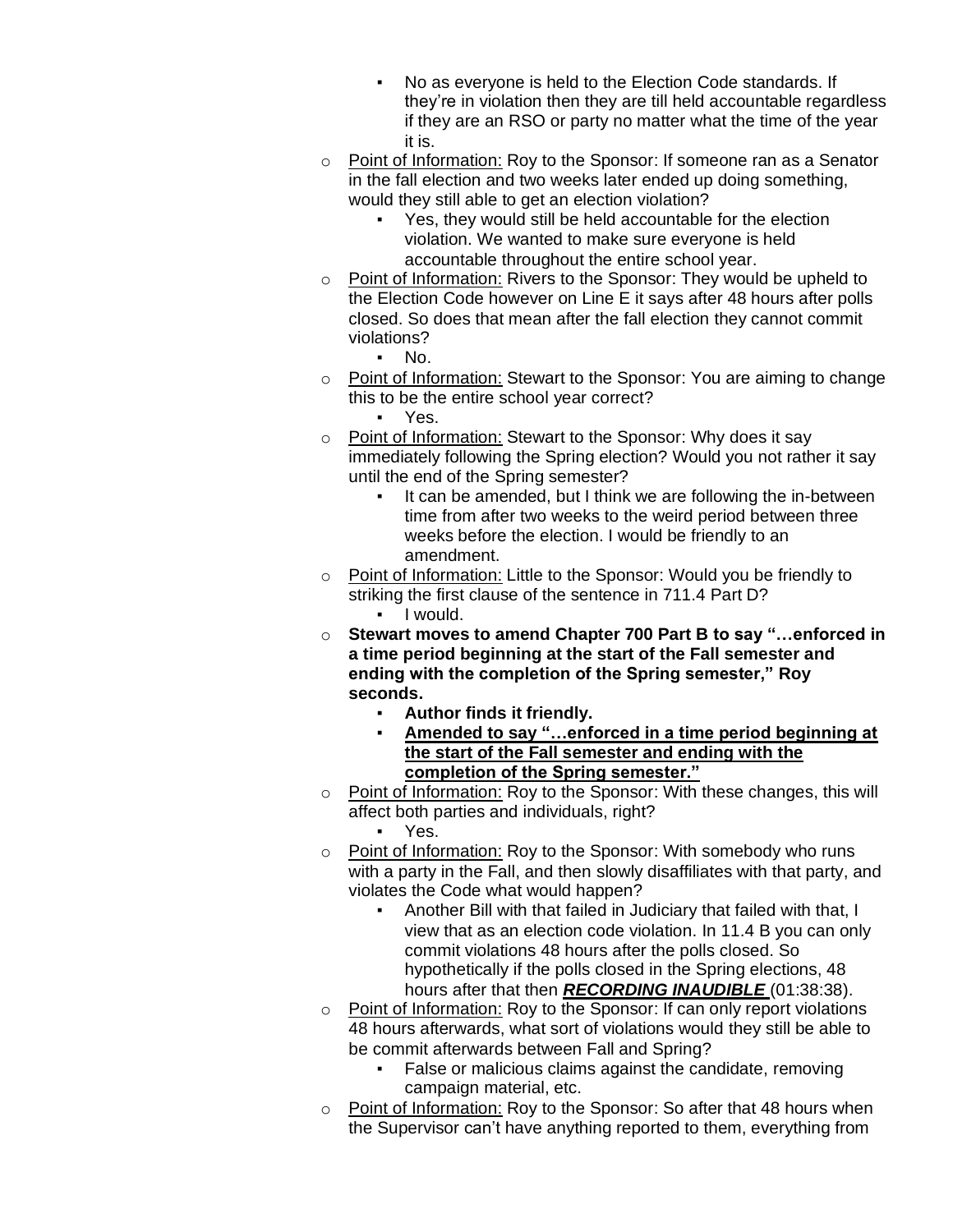them until the next three week period, will all of those then go to the Supervisors desk, or is he able to consider them during that time?

- 48 hours after the polls close can be reported and 48 hours and one minute can't report anything in fall election. So it pertains to the following election.
- o Point of Information: Little for Stewart: Why did you choose to leave out the Summer semester?
	- Mainly as not much goes on during the Summer semester but I am friendly to changing it to include the Summer semester.
- o Point of Information: Rivers to the Sponsor: After 48 hours after the Spring election, the SOE cannot hear *RECORDING INAUDIBLE*  (01:42:31).
	- Statutes now say that 48 hours after polls close nothing can be done about the previous election. With the amendment that was made, 48 hours and 1 minute after the Spring election would rule into the Fall election.
- $\circ$  Point of Information: Rivers to the Sponsor: Can violations be filed after the Spring election and if so those violations will be heard during the Fall election cycle, correct?
	- No, you can't hear election violations from the Spring election 48 hours after.
- o Point of Information: Barrett to the Sponsor: Have you discussed this Bill with the Supervisor of Elections and the Deputy Supervisors?
	- Not on this Bill specifically but they are all in the understanding that the Election Code is broken.
- o Point of Clarification: Little to the Sponsor: That 48 hour deadline is only for the most recent election, so after one election, there are no more violations to be filed after that most recent election. So, no one could file violations for our most recent Spring election because that 48 hours window has passed. However if this Bill were to pass and someone saw a candidate as overzealous for a Fall Senate Seat breaking the Election Code than that can be reported right now and the SOE can hear that for a violation of the Fall semester elections.
- o Point of Information: Diaz to the Sponsors: Do you have any concerns with amending an Election Code that has been found to be unenforceable and unconstitutional by the Elections Commission last night?
	- We have to take one thing at a time.
- $\circ$  Roy: I support this Bill. I do think this system is a bit strange as it only applies for small bits of time. This can create a more positive space. I would be concerned how it is not extended through the Summer but would look forward to working with anyone to make party distinctions. I think this is a step in the right direction.
- o Rivers: I am in support of this Bill however I think that some of the wording is confusing, especially 711.4 Part D. It is my understanding as now you cannot turn in violations after Spring election with this Bill. With that line that is not possible which I believe you wish to be possible.
- o Point of Information: Stewart to the Sponsor: What is going to be the circumstance in the situation that a Supervisor of Elections has not yet been appointment and confirmed?
	- We didn't add an enforcement period over the Summer is that a Supervisor of Elections doesn't have to be appointed. There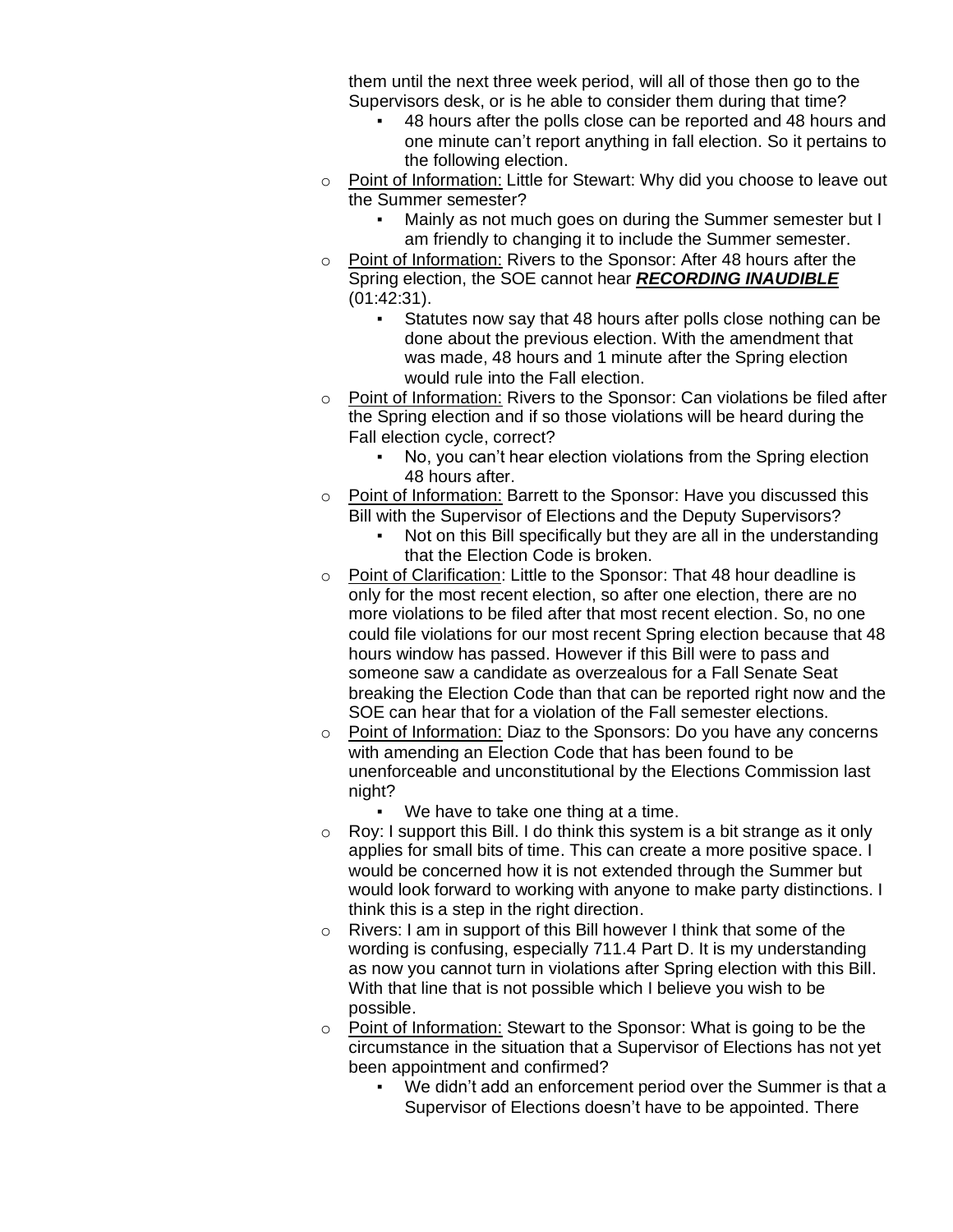has to be one between Fall and Spring, which is why we didn't add a summer section as it could not be enforced.

- o Wang moves to amend in Chapter 700 Part B strike "in the time period beginning at the start of the Fall semester and ending with the completion of the Spring Semester" and add "shall be enforced yearround," Roy seconds.
	- No objections.<br>• Authors do not
	- Authors do not find it friendly.
- Opening Statement on the Amendment:
	- o Wang: The SOE doesn't have to be confirmed but it doesn't mean that they still can't be so this gives oversight into the Summer semester. If we want to have some oversight over campaigning for another election that is coming up in three to five months, why not have that Summer semester in which we can have that oversight.
- **Technical Non-Debatable Questions:** 
	- o No objections.
- First Round of Pro:
	- o Little: I support this Amendment as we can have an SOE over the Summer semester. It doesn't make sense to only enforce this over Fall and Spring and exclude the Summer semester, especially as the Summer semester leads up to Fall elections and can act as time that potential candidates could begin to commit violations. I think that this language makes the most sense if the intent of this Bill is truly to enforce the Elections Code year-round.
	- o Roy: The Elections Supervisor is hearing these violations in the three weeks before and 48 hours after. This allows those violations to be filled over the Summer. I think this keeps the Bill very streamlined.
	- o Point of Personal Privilege: Murray: We find the Amendment friendly now.
		- Authors find the Amendment friendly.
- First Round of Pro on the Bill 17.
	- o **Rivers moves to amend 711.4 Part D and strike out "beginning at the start of the Fall semester," Myers seconds.**
		- Authors find the Amendment friendly.
	- o **Little moves to amend Chapter 700 Section B to strike the precluding statement as it is now enforced year-round, Wang seconds.**
		- **Authors find the Amendment friendly.**
	- o **Little moves to amend 711.4 "720.4 D" to say "702.4 D," Wang seconds.**
		- Authors find the Amendment friendly.
	- o Rivers: I think the Bill looks amazing now.
	- $\circ$  Little: I think this is a good idea. It makes sense to hold people responsible year-round.
	- o Barrett: I think this is an amazing Bill that addresses a lot of good issues. I do wish it had been run past the Supervisor of Elections and the Deputy Supervisors to better clarify, but I think it's amazing.
- First Round of Con:
	- o **Wang moves to call the question, Rivers seconds.**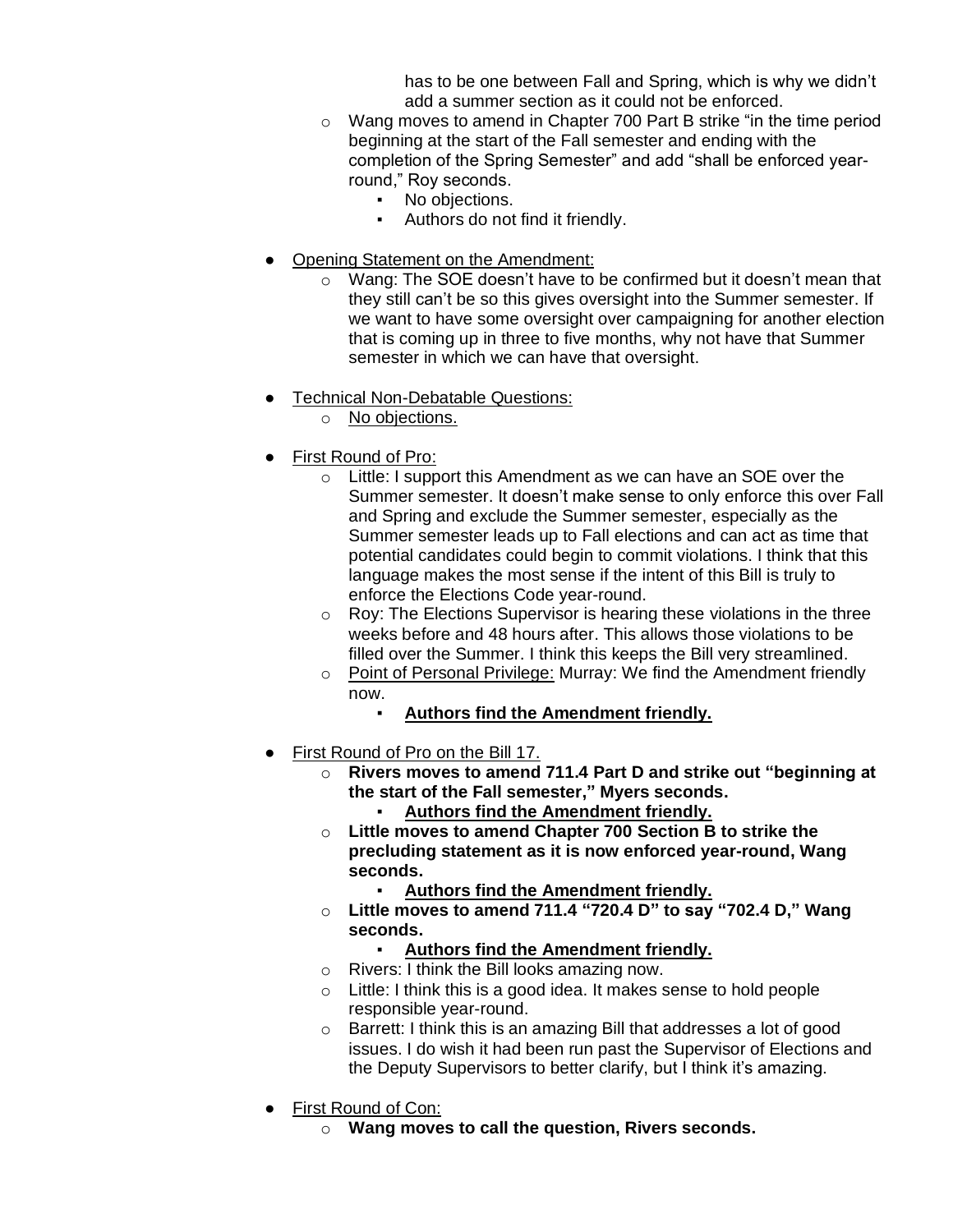- No objections.
- **The question is called.**
- Closing Statement:
	- o Murray: With the concern about the Election Code might not being enforced at all, it would be good if it turns out that we can. Thank you to B. Suarez for her involvement in this Bill.
	- $\circ$  B. Suarez: Thank you for having me and my first piece of legislation as we are all learning.
- **Voting Results:**
	- o **17 yes, 3 no, 2 abstentions.**
	- o **Bill 17 passes.**
- *Senate moves into a three-minute Recess, ending at 9:54pm.*
- **DuChêne moves to verify quorum.**
	- o **Refer to attendance.**
- **DuChêne moves to adjourn, Murray seconds.**
	- o **Senate is adjourned at 10pm.**
- Bill 21 Sponsored by Senator Diaz (P) Pfeuffer-Ferguson, Duchêne, Lessard, Drackley (Co) Broadening language relating to the conditions by which a Student Senator may take a summer leave of absence. **(Refered to Judiciary and Rules & Calendar. Passed in Judiciary 3.8. Passed in Rules & Calendar 3.9.)**
	- Opening Statement:
	- Technical Non-Debatable Questions:
	- First Round of Pro:
	- First Round of Con:
	- Closing Statement:
	- **Voting Results:**

Bill 22 Sponsored by Senator Diaz (P) Rider, Bowling, Roy, Suarez, Satizabal-Prieto, Garner (Co)

Transferring \$2,800 within HLSU to adequately fund their annual gala. **(Referred to Budget. Passed in Budget 3.9.)**

- Opening Statement:
- Technical Non-Debatable Questions:
- First Round of Pro:
- First Round of Con:
- Closing Statement:
- **Voting Results:**

# Constitutional Amendments:

Resolutions:

Resolution 9 Sponsored by Senator Roy (P) Rules of Procedure Changes regarding masks and Zoom cameras.